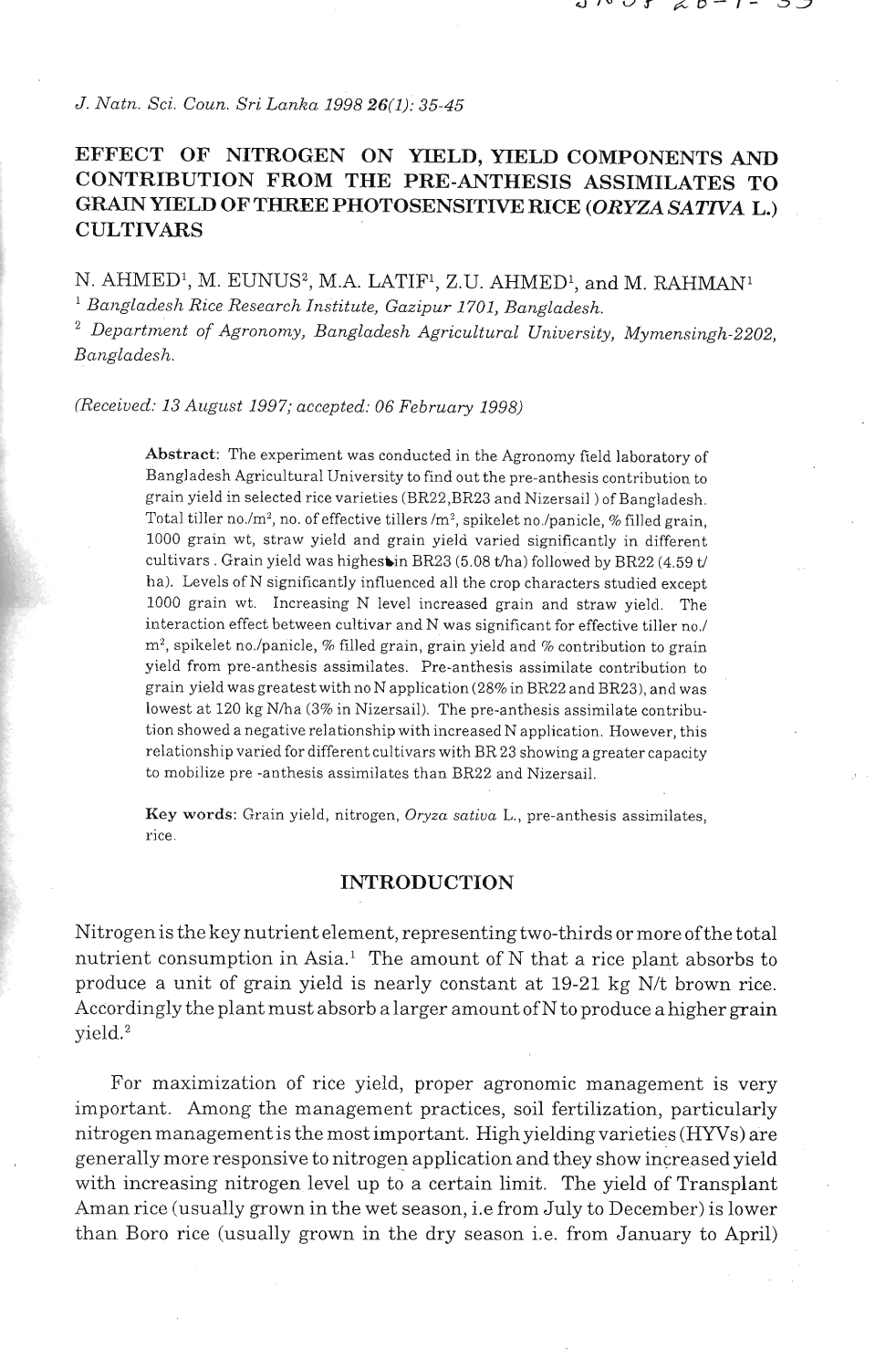because of higher temperatures in the early stage and lower temperatures in the latter stages and also because of the Iower response to fertilizer, especially N.

Transplanting Aman growing environment in Bangladesh represents the rainfed lowland rice (RLR) culture. The photosensitive group of rice varieties are grown in this ecosystem during the above mentioned period. High yielding varieties (HYVs) of rice cover about 40% of RLR area<sup>3</sup> in Bangladesh. Hence, 60% of the rice area is still planted with local photosensitive varieties (PS) even 20 years after HYV rice was introduced. In the wet season, only 24% HYVs are cultivated by the farmers.<sup>4</sup>

Grain yield of any cereal is determined by the dry matter produced before and after anthesis. Pre-anthesis assimilation varies with cultivars, availability of inputs, such as irrigation and fertilizers, weed and disease infestation.<sup>6</sup>

The assimilates stored in rice grain during ripening originate from two sources.<sup>7</sup> One is the pre-heading assimilates which are subsequently transferred to the grain during the ripening period. The other is the assimilates produced during the ripening period. Pre-anthesis assimilates may provide a significant contribution to the grain yield. However, information of pre-anthesis assimilates contribution to grain yield ofrice under different N-doses during wet season in Bangladesh is not available. Therefore, the objective of this experiment was to examine the effect of' pre-anthesis contribution to grain yield of three rice varieties under five N-levels.

#### **METHODS AND MATERIALS**

Two high-yielding and one local photosensitive varieties viz. RR22, BR23 and Nizersail were transplanted in the Agronomy field laboratory, Bangladesh Agricultural University, Mymensingh, Bangladesh during Transplanted Aman season, 1992. The experimental site was a medium highland (many places ofthe area remain submerged upto 6-8 months of the year by 1.8-2.5m water) with sandy loam texture having pH 6.65, organic matter 2.44%, total N 0.115%, available P (Olsen) 21.0 ppm and exchangeable K 0.43 meq/100 g soil which belongs to Order Inseptisol as per 7th approximation by USDA. Phosphorus, potassium, sulphur and zinc fertilizer were applied through triple superphosphate, muriate of potash, gypsum, and zinc sulphate at the rates of 90 kglha, 40  $kg/ha$ , 60 kg/ha and 10 kg.ha, respectively, as per recommendation of BRRI.<sup>8</sup> All the phosphate, potassium, sulphur and zinc fertilizers and one-third of urea were applied in each plot at the time of final land preparation and were mixed thoroughly with soil. The rest two-thirds of urea was top-dressed in two equal splits, i.e.. one at active tillering stage and the other at panicle initiation stage at 30 and 55 days after transplanting respectively. The control plots received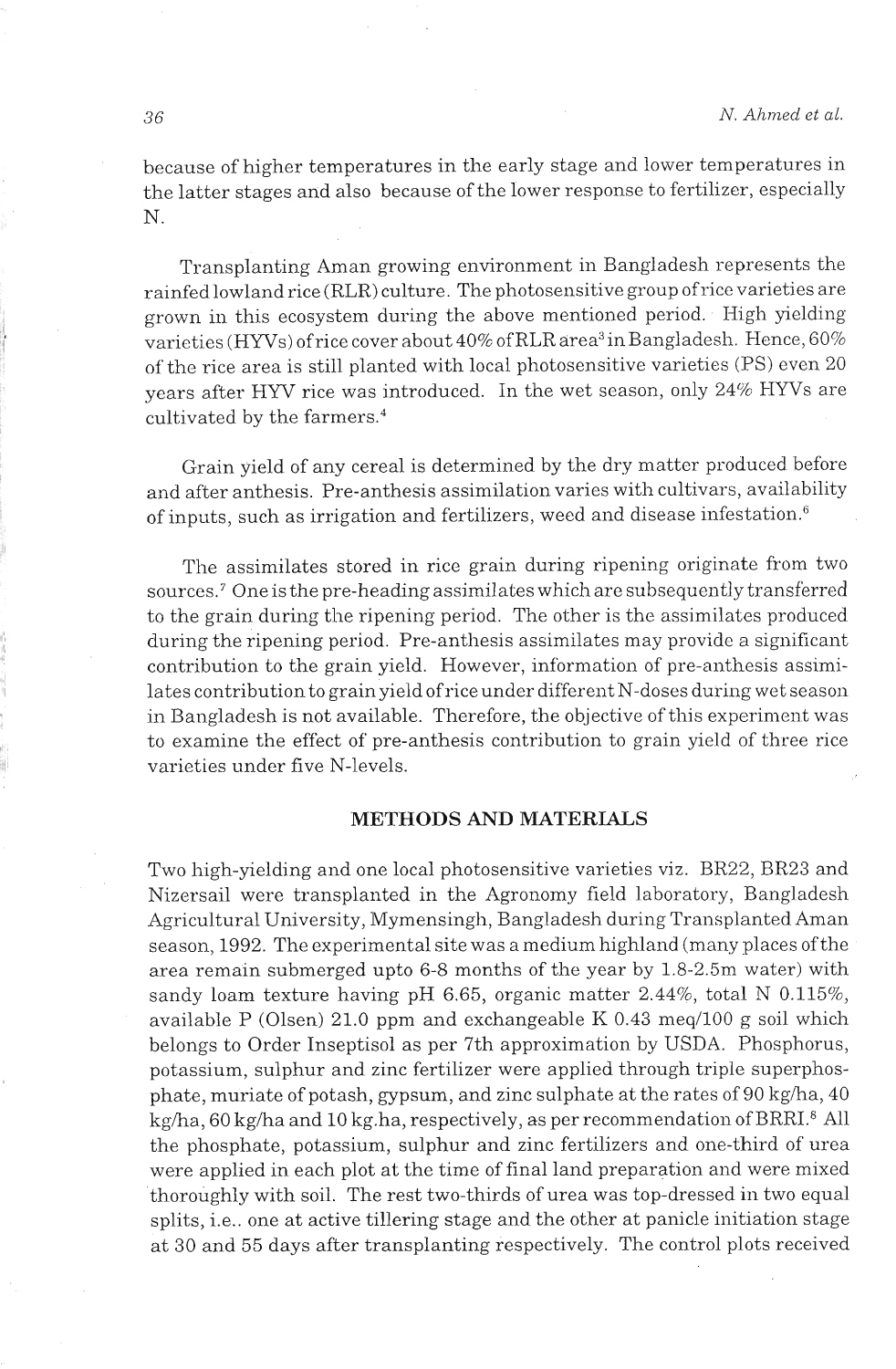*Pre-anthesis contribution to rice grain yield* **37** 

no nitrogen fertilizer. The experiment was laid out in split-plot design with four replications in a  $5x4 \text{ m}^2$  plot, spaced at  $25x15 \text{ cm}$  using two seedlings/hill. Levels of nitrogen were  $0.60,80,100,120$  kg/ha. Main plot and subplot treatments were variety and levels of nitrogen respectively. Grain yield was measured at maturity by harvesting  $5 \text{ m}^2$  from the centre of each plot. Yield components were recorded from 10 randomly selected hills from each plot.

Stem weight at anthesis was recorded by harvesting an area of  $0.25 \text{ m}^2$  in each plot. The stems including leaves were dried at  $85^{\circ}$ C for 24 hours and weighed separately. At pre-anthesis, stems were weighed together with leaves since leaves contributed little to grain yield from pre-anthesis assimilation." Yoshida & Ahn<sup>10</sup> reported that the change in carbohydrate content of leaf blades, sheath and culm could account for upto 38% of grain carbohydirate and that the contribution varied considerably among varieties in rice. Contribution from preanthesis assimilate to grain yield was calculated according to Gallagher *et al.*<sup>11</sup> and also as suggested by Sadeque.<sup>12</sup>

Pre-anthesis contribution to grain yield

Stem weight at anthesis - stem weight at maturity  $\frac{1}{2}$  x 100

Grain weight at maturity - grain wt at anthesis

The data were analysed following standard statistical procedures.<sup>13</sup>

## RESULTS AND DISCUSSION

# Number **of** Tillers /m2

Total tillers/m<sup>2</sup> at harvest was markedly influenced by N (Table 1 & 2), indicating a positive linear relationship between tiller number to added No  $(Y=201.5)$  $+$  0.45X,  $R^2$  =0.93<sup>\*\*</sup>) within the range of N levels used. The tiller no./m<sup>2</sup> was significantly higher at 120 kg Nha than at lower N levels. Among the varieties, BR22 produced the highest tillers/m2. The difference was significantly higher  $(p<0.05)$  than BR23 and Nizersail. Jashim *et al*<sup>14</sup> also reported similar results for tiller production in rice.

## Number **of** Panicles /m2

Panicle/m<sup>2</sup> increased significantly with the increase of N supply (Table 1 & 2), but the varietal response to N was not similar. Panicles/m2 of BR22 and BR23 increased significantly at higher rate of added N. In the case of Nizersail it increased up to 80 kg N/ha, then decreased. BR22 produced more panicles/m<sup>2</sup> than BR23 and Nizersail The results were consistent with those of Awan *et al.*<sup>15</sup> who reported that increased panicle number was due to N fertilizer.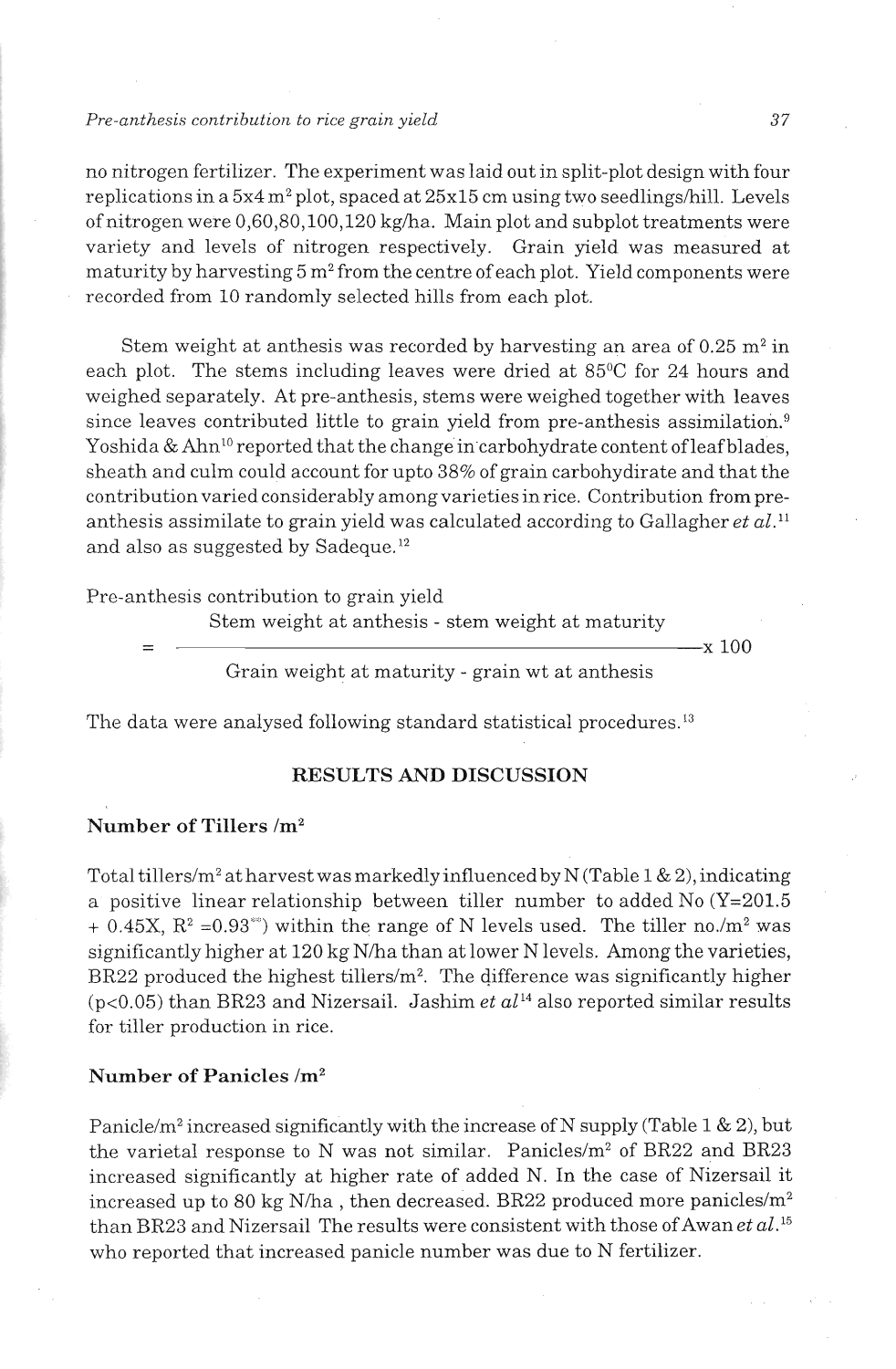| Treatment   | No. of<br>tillers/m <sup>2</sup> | No. of<br>Panicles<br>$\rm /m^2$ | No. of<br>Spikelets<br>/panicle | Filled<br>grain<br>$(\%)$ | 1000<br>grain<br>weight<br>(g) |
|-------------|----------------------------------|----------------------------------|---------------------------------|---------------------------|--------------------------------|
| Cultivar    |                                  |                                  |                                 |                           |                                |
| <b>BR22</b> | 275.6a                           | 243.1a                           | 126.2 <sub>b</sub>              | 85.17b                    | 18.94b                         |
| <b>BR23</b> | 250.9b                           | 219.7b                           | 145.5a                          | 85.57a                    | 25.13a                         |
| Nizersail   | 256.1 <sub>b</sub>               | 189.8c                           | 121.6c                          | 83.10c                    | 16.55c                         |
| $N$ (kg/ha) |                                  |                                  |                                 |                           |                                |
| $\Omega$    | 212.3d                           | 182.0e                           | 112.1a                          | 80.80d                    | 19.57b                         |
| 60          | 249.2c                           | 214.5d                           | 126.6d                          | 85.04c                    | 20.26b                         |
| 80          | 268.7b                           | 229.7b                           | 133.2c                          | 85.95a                    | 20.09ab                        |
| 100         | 275.2b                           | 225.3c                           | 139.3b                          | 85.88a                    | 20.11ab                        |
| 120         | 299.0a                           | 236.2a                           | 149.3a                          | 85.40 <sub>b</sub>        | 21.00a                         |

| Table 1: Effect of cultivar and N on yield components of rice during T. Aman |
|------------------------------------------------------------------------------|
| season, 1992.                                                                |

In a column, means followed by a common letter are not significantly different at 5% level by DMRT.

### Number of Spikelets /panicle

Table 1 shows that spikelets /panicle in all rice varieties increased significantly as the N level increased, showing a positive significant linear relation between spikelets/panicle to added N (Y=111.6+0.27X,  $R^2=0.996^{**}$ ) within the range of N levels used.. In all rice varieties the highest no. of spikelets/panicle was observed at 120 kg N/ha. Spikelets/panicle was significantly different between the varieties. BR 23 produced higher spikelets /panicle than the other two varieties. Lower spikelets/panicle in Nizersails was one of the factors responsible for lower grain yield (Tables 1 and 2). The results were similar to those of Dixit & Singh<sup>16</sup> who reported higher spikelets/panicle with higher levels of added N.

#### Filed grain percentage

Similar to spikelet production, filled grain percentage increased significantly due to added N (Tables 1 and 2). However, in all varieties increases were significant only in the 0-60 kg N/ha range. Similar results were reported by Chandranath *et*  $al$ *.*<sup>17</sup> and Jennyc.<sup>18</sup> The percentage of filled grain spikelet is highly affected by variety, N management, soil and climate.<sup>19</sup>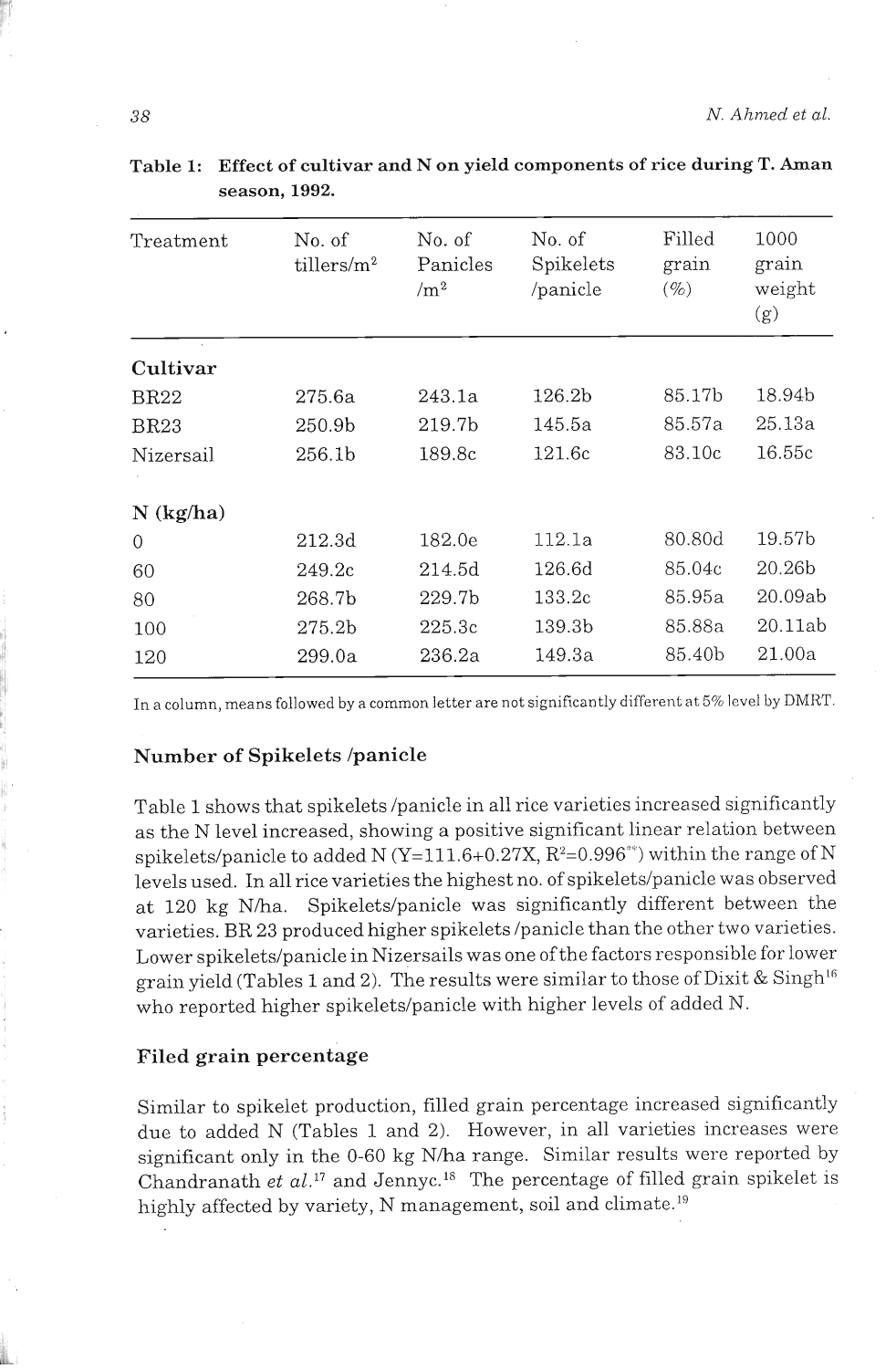| Plant Characters               | Nitrogen level (kg/ha) | Variety     |             |           |
|--------------------------------|------------------------|-------------|-------------|-----------|
|                                |                        | <b>BR22</b> | <b>BR23</b> | Nizersail |
| No. of tillers/m <sup>2</sup>  |                        |             |             |           |
|                                | $\overline{0}$         | 227.5cA     | 201.5dB     | 208.0cAB  |
|                                | 60                     | 266.5bA     | 234.0cB     | 247.0bAB  |
|                                | 80                     | 279.5bA     | 253.5bA     | 273.0aA   |
|                                | 100                    | 286.0bA     | 266.5bA     | 273.0aA   |
|                                | 120                    | 318.5aA     | 299.0aA     | 279.5aB   |
| No. of Panicles/m <sup>2</sup> |                        |             |             |           |
|                                | $\boldsymbol{0}$       | 201.5cA     | 175.5dB     | 169.0cB   |
|                                | 60                     | 234.0bA     | 208.0cB     | 201.5abB  |
|                                | 80                     | 247.0bA     | 221.0bcB    | 221.0aB   |
|                                | 100                    | 253.5bA     | 234.0bA     | 188.5bB   |
|                                | 120                    | 279.5aA     | 260.0aA     | 169.0cB   |
| No. of Spikelets/Panicle       |                        |             |             |           |
|                                | $\mathbf 0$            | 108.3eB     | 124.0bA     | 109.0eC   |
|                                | 60                     | 122.5dB     | 139.8dA     | 117.5dC   |
|                                | 80                     | 126.8cB     | 149.0cA     | 123.8cC   |
|                                | 100                    | 133.8bB     | 154.3bA     | 130.0bC   |
|                                | 120                    | 139.8aB     | 160.5aA     | 132.5aC   |
| Filled grain (%)               |                        |             |             |           |
|                                | 0                      | 81.7dB      | 79.6eC      | 81.8dA    |
|                                | 60                     | 85.0cB      | 85.9dA      | 84.2bC    |
|                                | 80                     | 86.2bA      | 86.4cA      | 85.3aB    |
|                                | 100                    | 86.8aB      | 87.7bA      | 83.2cC    |
|                                | 120                    | 86.8aB      | 88.3aA      | 81.1eC    |
| 1000 grain wt. $(g)$           |                        |             |             |           |
|                                | $\overline{0}$         | 17.75bB     | 24.64aA     | 16.31aB   |
|                                | 60                     | 18.65bB     | 25.42aA     | 16.71aB   |
|                                | 80                     | 18.13bB     | 25.55aA     | 16.58aB   |
|                                | 100                    | 18.96bB     | 24.85aA     | 16.52aC   |
|                                | 120                    | 21.19aB     | 25.20aA     | 16.63aC   |

**Table 2: Effect of interaction between cultivar and N on yield components of rice during T. Aman season ,1992.** 

Means in columns and rows followed by the same letter(s) are not significantly different at 5% level by DMRT. Lower case and capital letters indicate comparison within column and row respectively.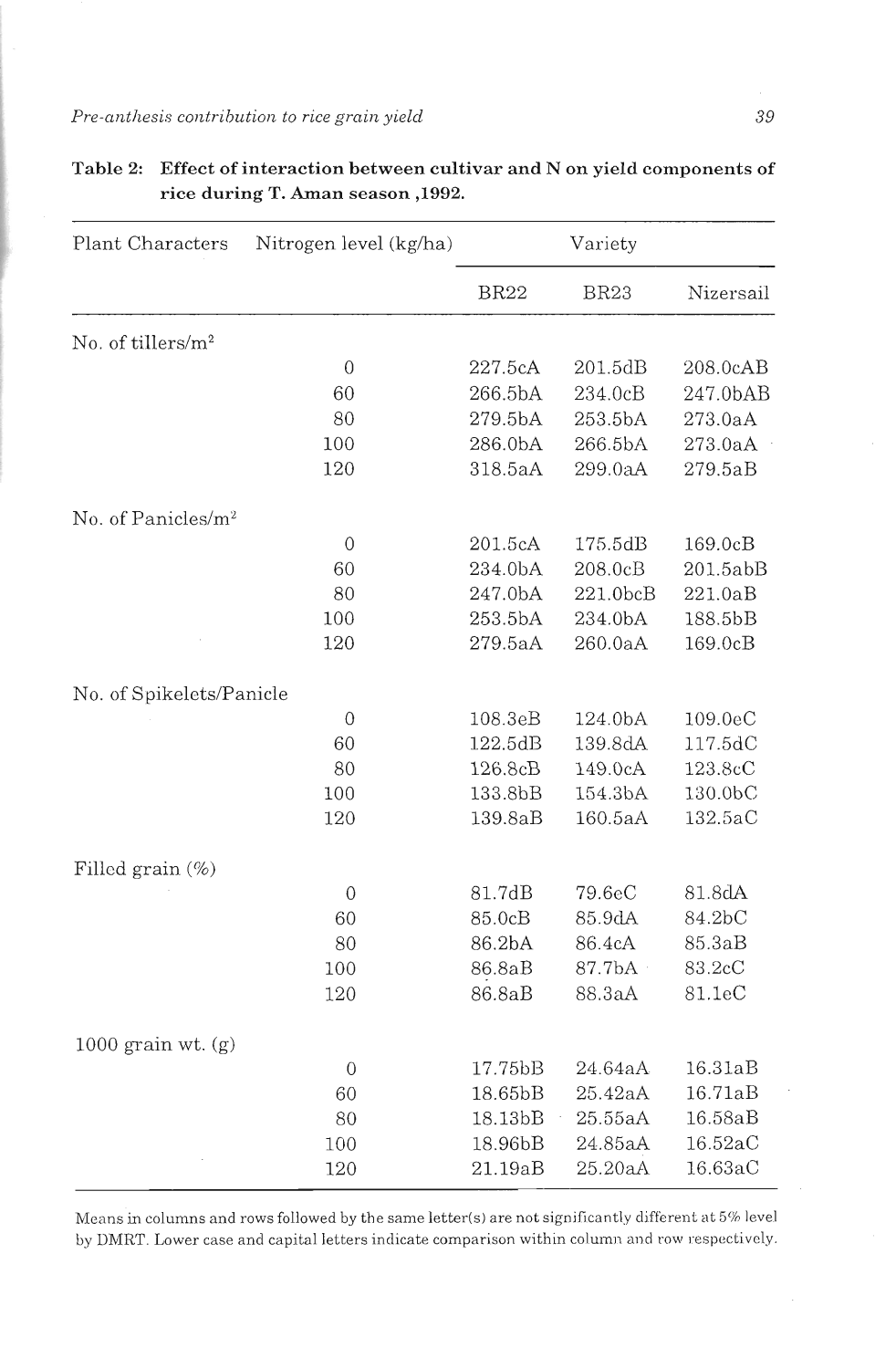## **1000 grain weight (g)**

N at varying levels had no significant effect on 100 grain weight in all rice varieties except BR22. In BR22 the 1000 grain weight is significantly greater at 120 kg N/ha. However, 1000 grain weight of BR22 and BR23 was significantly higher than that of Nizersail (Tables 1 and 2).. Tanaka *et* a1.2"reportcd a decrease in 1000 grain weight with increasing N supply, particularly in traditional varieties.

## **Grain yield**

Both grain and straw yield increased progressively with increased N level in al.1 rice varieties tested (Table 3). Grain yield response to added nitrogen was identical among the high and low yielding varieties within the range of N levels tested. A positive linear relationship existed between grain yield and added N in BR23 (Y=3.39 +0.024N,  $R^2=0.99^{\circ}$ ) and BR22 (Y=2.40+0.297N,  $R^2=0.95^{\circ}$ ). In both these high yielding varieties, grain yield responded linearly up to 120 kg N/ ha , while in Nizersail, N response in terms of grain yield was curvilinear.  $(Y=2.76 + 0.0265N-0.0002N^2, R^2=0.9863^{\circ})$  with the grain yield increasing up to 60 kg N/ha and decreasing subsequently,. Many investigators have reported that grain yield of rice increased due to N. **4:2'22** 

| Treatment   | Stem wt. at<br>anthesis $(t/ha)$ | Straw yield at<br>harvest (t/ha) | Grain yield<br>(t/ha) | Pre-anthesis<br>contribution $(\%)$ |
|-------------|----------------------------------|----------------------------------|-----------------------|-------------------------------------|
| Cultivar    |                                  |                                  |                       |                                     |
| <b>BR22</b> | 6.38b                            | 5.82b                            | 4.59b                 | 14.52b                              |
| <b>BR23</b> | 7.38a                            | 6.60a                            | 5.08a                 | 17.01a                              |
| Nizersail   | 6.63 <sub>b</sub>                | 6.39a                            | 3.08c                 | 7.81c                               |
| $N$ (kg/ha) |                                  |                                  |                       |                                     |
| $\theta$    | 5.02d                            | 4.34e                            | 2.93d                 | 23.07a                              |
| 60          | 6.11c                            | 5.46d                            | 4.02c                 | 15.73 b                             |
| 80          | 7.00b                            | 6.22c                            | 4.45b                 | 16.32 b                             |
| 100         | 7.52b                            | 7.16b                            | 4.72b                 | 7.17c                               |
| 120         | 8.33a                            | 8.16a                            | 5.04a                 | 3.27d                               |

## Table 3: Effect of cultivar and N on % pre-anthesis contribution of rice during **T. Aman season, 1992.**

In a column, means followed by a common letter are not significantly different at the 5% level by DMRT.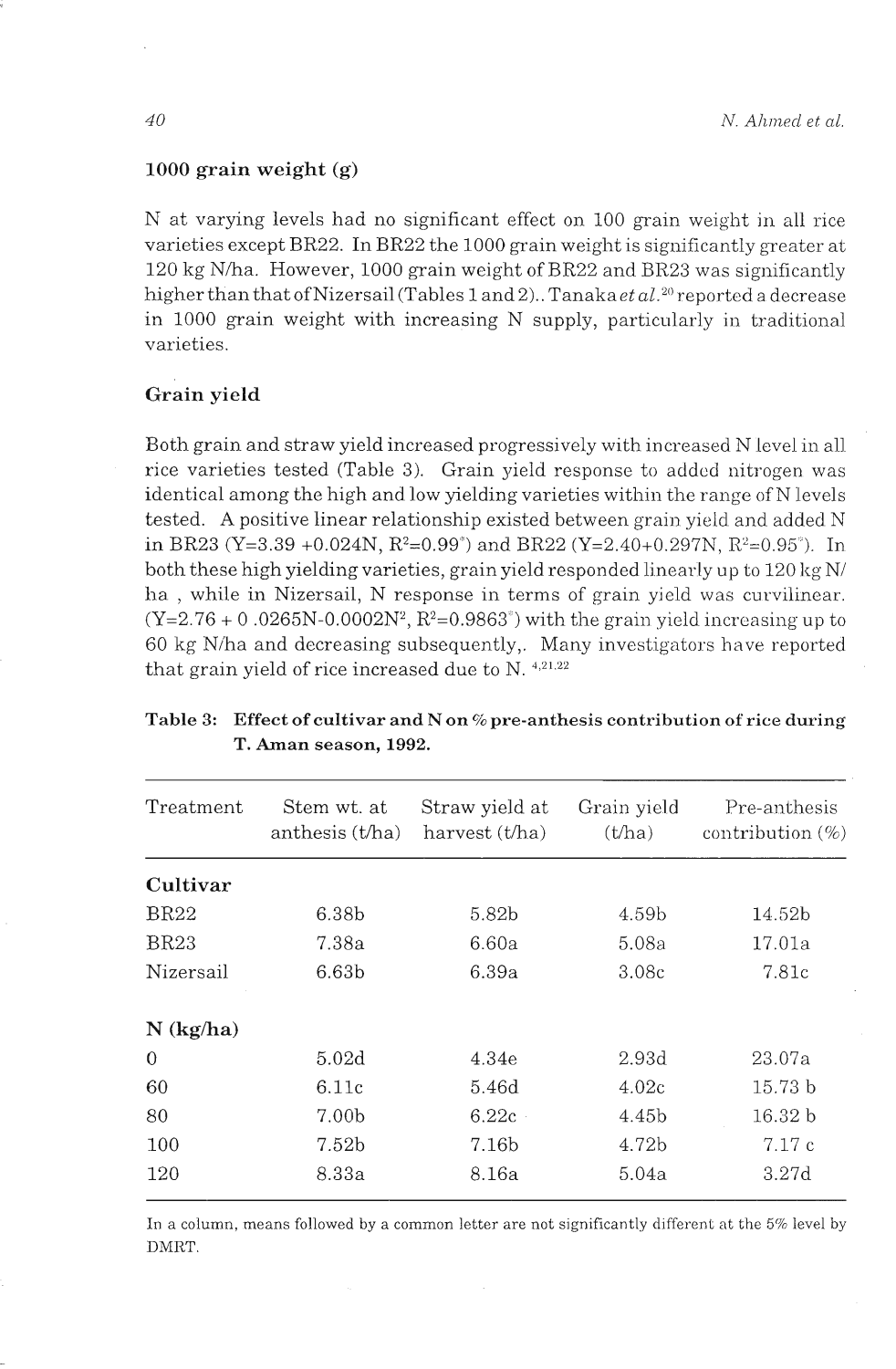## **Straw yield**

Similar to grain yield, straw yield in all rice varieties tested increased significantly due to N fertilization. Highest straw yield was observed at 120 kg N/ha (Tables 3 and 4). Among the varieties, BR23 and Nizersail produced significantly greater straw yield than BR22. The results agreed with those of Eaqub  $et~al.^{23}$  and other workers.<sup>4,22</sup>

## **Pre-anthesis assimilate contribution to grain yield**

BR23 had a significantly greater stem weight at anthesis than BR22 and Nizersail (Table 3). Application of nitrogen increased stem weight at anthesis. This response was linear (Y=4.832+0.0273X,  $R^2=0.97^{**}$ ) within the range of N levels tested. This result corroborates with BRRI's findings (BRRI 1992<sup>22</sup> and 1993<sup>4</sup>). These values correspond well with the values of stem weight at maturity and with those of stem and grain weight between anthesis and maturity (Tables 3 and 4).

Calculations have shown<sup>11</sup> that cultivar and levels of nitrogen significantly influenced the extent of pre-anthesis assimilate contribution to grain yield. The contributions from different cultivars to grain yield from pre-anthesis assimilation wcr-e 17.01% in **BR23,** 14.52% in **BR22** and 7.81% **in** Nizersail (Tables **3** & **4).** BR23 performed better withrespect to stem contribution and grain yi.cld than that of BR22 and Nizersail. Weng *et al.*<sup>7</sup> and Vorob'ev and Skazheinnik<sup>24</sup> reported similar results. The interaction effect between cultivar and nitrogen was significant on per cent contribution from pre-anthesis assimilation to grain yield (Table 4). The highest contribution was  $28.20\%$  in BR22 with no nitrogen. This decreased gradually due to N and the same trend was observed in Nizersail beginning with 12.9% contribution of stem to grain.. In BR23, highest contribution was 28% with no nitrogen which did not significantly differ with the contribution at 80 kg N/ha. Overall results showed that the pre-anthesis assimilate contribution was highly negatively correlated with increased nitrogen rates (Y=24.669-0.160X,  $R^2=0.88^{\circ\circ}$ ). These results were supported by Prabakar *et al.*<sup>25</sup> Vorob'ev and Shazheinnik<sup>24</sup> and Balkema-Boomstra.<sup>26</sup> In this study, the calculated values of pre-anthesis assimilate contribution to grain yield were higher than expected in a normal growing environment of the crop. However, these levels were within reasonable limits as reported by Gallagher  $et al.$ <sup>11</sup> and Gent.<sup>6</sup> Another possible explanation for higher values was that in this calculation proposed by Gallagher *et*  $al$ , <sup>11</sup> respiratory losses are not taken into account.

Results revealed that cultivars responded differently to applied N for preanthesis assimilate contribution to grain yield. BR23 was capable of contributing more to grain yield from pre-anthesis assimilation than BR22. The preanthesis assimilate contribution was lowest in Nizersail.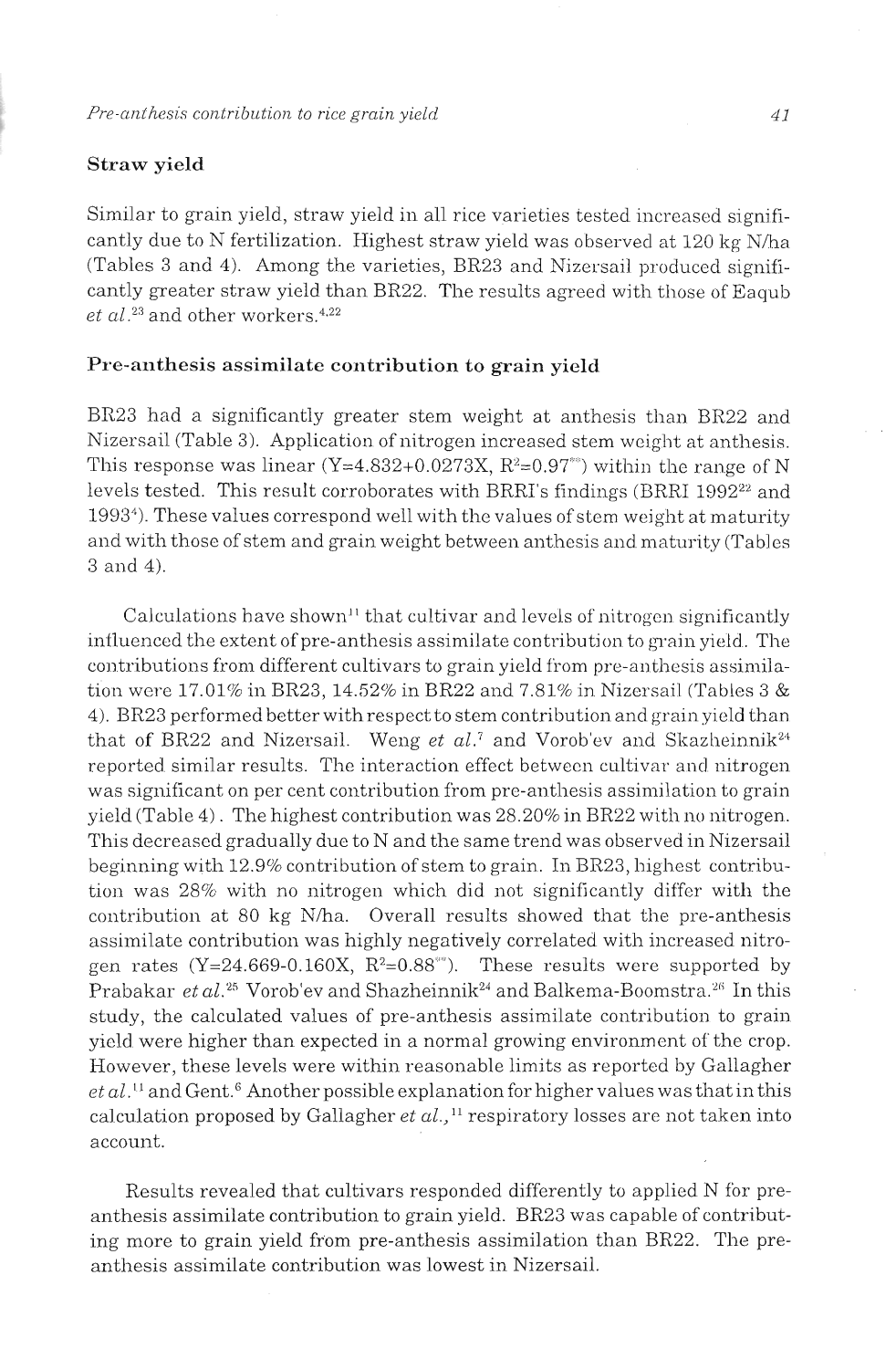| <b>Plant Characters</b> | Nitrogen level (kg/ha) | Variety     |             |           |
|-------------------------|------------------------|-------------|-------------|-----------|
|                         |                        | <b>BR22</b> | <b>BR23</b> | Nizersail |
| Stem wt. at anthesis    |                        |             |             |           |
| (t/ha)                  |                        |             |             |           |
|                         | $\theta$               | 4.18dC      | 6.01dA      | 4.89cB    |
|                         | 60                     | 5.62cA      | 6.63cdA     | 6.07bA    |
|                         | 80                     | 6.73bA      | 7.23bcA     | 7.03abA   |
|                         | 100                    | 7.41abA     | 7.73bA      | 7.41aA    |
|                         | 120                    | 7.95aB      | 8.28aA      | 7.76aB    |
| Straw wt. at harvest    |                        |             |             |           |
| (t/ha)                  |                        |             |             |           |
|                         | $\mathbf{0}$           | 3.42dB      | 5.06cA      | 4.54cA    |
|                         | 60                     | 5.00cA      | 5.57cA      | 5.70bA    |
|                         | 80                     | 6.07bA      | 5.82cA      | 6.78aA    |
|                         | 100                    | 6.87abA     | 7.35bA      | 7.26aA    |
|                         | 120                    | 7.74aB      | 8.07aA      | 7.68aB    |
| Grain yield (t/ha)      |                        |             |             |           |
|                         | $\mathbf 0$            | 2.66bB      | 3.37dA      | 2.75cB    |
|                         | 60                     | 3.66dB      | 4.81cA      | 3.58aB    |
|                         | 80                     | 4.75cB      | 5.25cA      | 3.36abc   |
|                         | 100                    | 5.42bA      | 5.70bA      | 3.06bcB   |
|                         | 120                    | 6.20aA      | 6.26aA      | 2.65cB    |
| Pre-anthesis            |                        |             |             |           |
| contribution(%)         |                        |             |             |           |
|                         | $\mathbf{0}$           | 28.18aA     | 28.14aA     | 12.88aB   |
|                         | 60                     | 17.08bA     | 19.62bA     | 10.48abB  |
|                         | 80                     | 13.94bB     | 27.37aA     | 7.66bcC   |
|                         | 100                    | 9.95cA      | 6.54cAB     | 5.03cdB   |
|                         | 120                    | 3.43dA      | 3.37cA      | 3.02dA    |

**Table 4: Effect of interaction between cultivar and N on %pre-anthesis contribution of rice during T. Aman season, 1992.** 

Means in columns and rows followed by the same letter(s) are not significantly different at 5% level by DMRT. Lower case and capital letters indicate comparison within column ancl row respectively.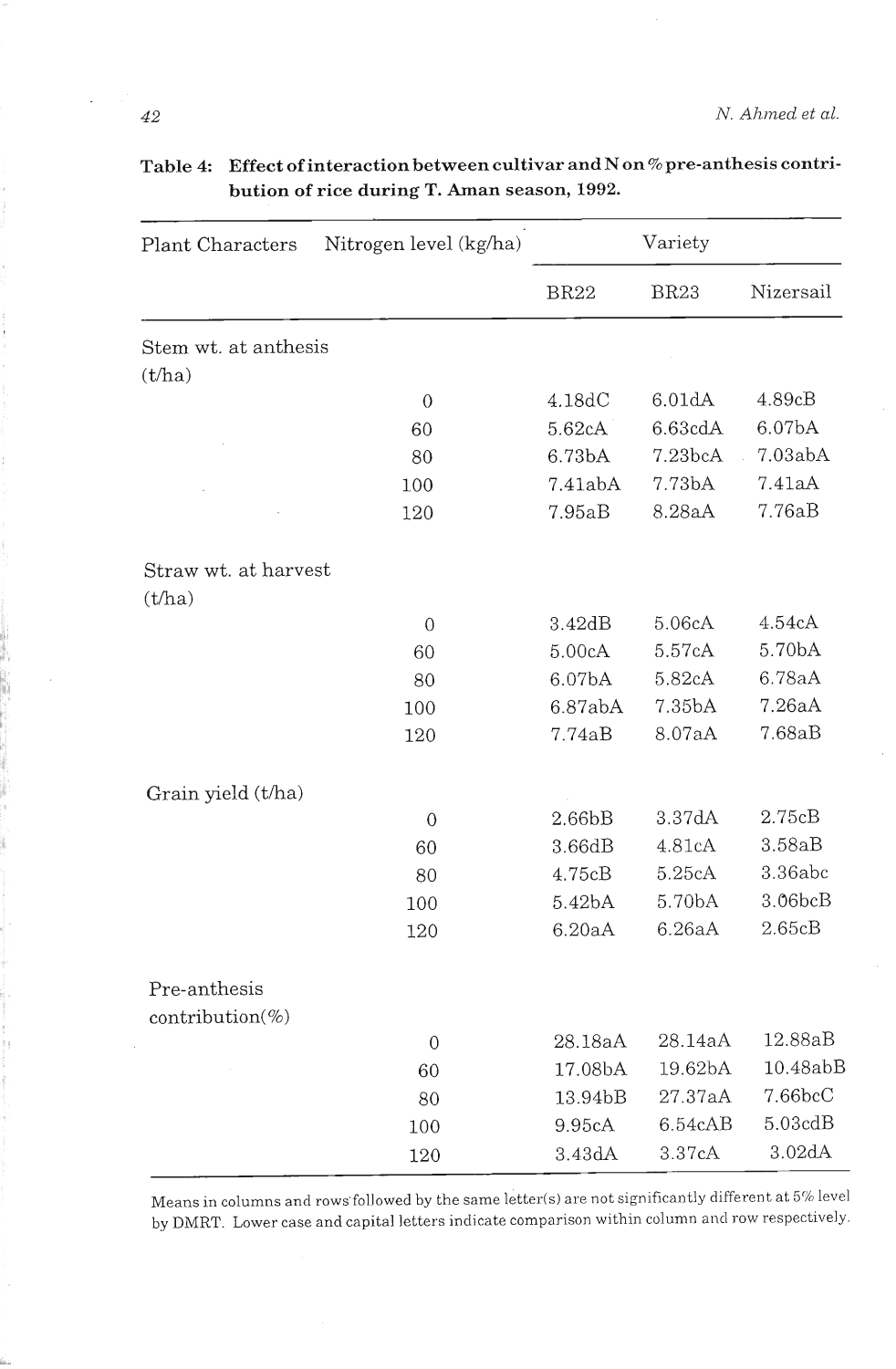## **References**

- 1. Barker R. & Robertw H. (1985). *The rice economy of Asia*. International Rice Research Institute, Los Banos, Philippines.
- 2. Murayama N. (1979). *Nitrogen and rice.* International Rice Research Institute, Los Banos, Philippines.
- 3. Bangladesh Bureau of Statistics (1990). *Statistical year book of Bangladeslz.* Statistical Division, Ministry of Planning, Govt. of the People's Republic of Bangladesh.
- 4. Bangladesh Rice Research Institute (1993). *Proceedings of the workshop on experiences with modern rice cultivation in Bangladesh.* Bangladesh Rice Research Institute. p.19.
- 5. Willey R.W. & Holliday R. (1971). Plant population and shading studies in barley. *Journal of Agricultural Sciences* (Camb.). **77**: 445-457
- 6. Gent M.P.N. (1994). Photosynthate reserves during grain filling in winter wheat. *Agronomy Journal* 86:159-167.
- *7.* Weng J.H., Takedal T., Agata W. & Hakoyama S. (1982). Studies on dry matter and grain production in rice plant. *Japanese Journal of Crop Sciences* 51(4): 500-528.
- 8. Bangladesh Rice Research Institute (1991). Adhunick Dhanear Chash (in Bangla). Bangladesh Rice Research Institute, Gazipur, Bangladesh. Publication No.5 p 25.
- 9. Makunga O.H.D., Pearman S.M., Thomas M. & Thorne G.N. (1978). Distribution of photosynthate produced before and after anthesis in tall and semi-dwarf winter wheat, as affected by nitrogen fertilizer. *Annals of Applied Biology* 88(3): 429-437.
- 10. Yoshida S. & Ahn S.P. (1968). The accumulation process of carbohydrate in rice varieties in relation to their response to nitrogen in the tropics. *Soil Science and Plant Nutrition 14:* 153-162.
- 11. Gallagher J.N., Bisscoe P.V. & Scott R.K. (1975). Barley and its environment. V. Stability of grain weight. *Jozirnal ofApplied Ecology* 12: 319-336.
- 12. Sadeque M.A. (1990). Contribution of pre- and post-anthesis stem reserves and grain yield of barley *(Hordeum vulgare L.)* as influenced by agronomic practices. *Bangladesh Agronomy Journal* 3 (1&2): 20-24.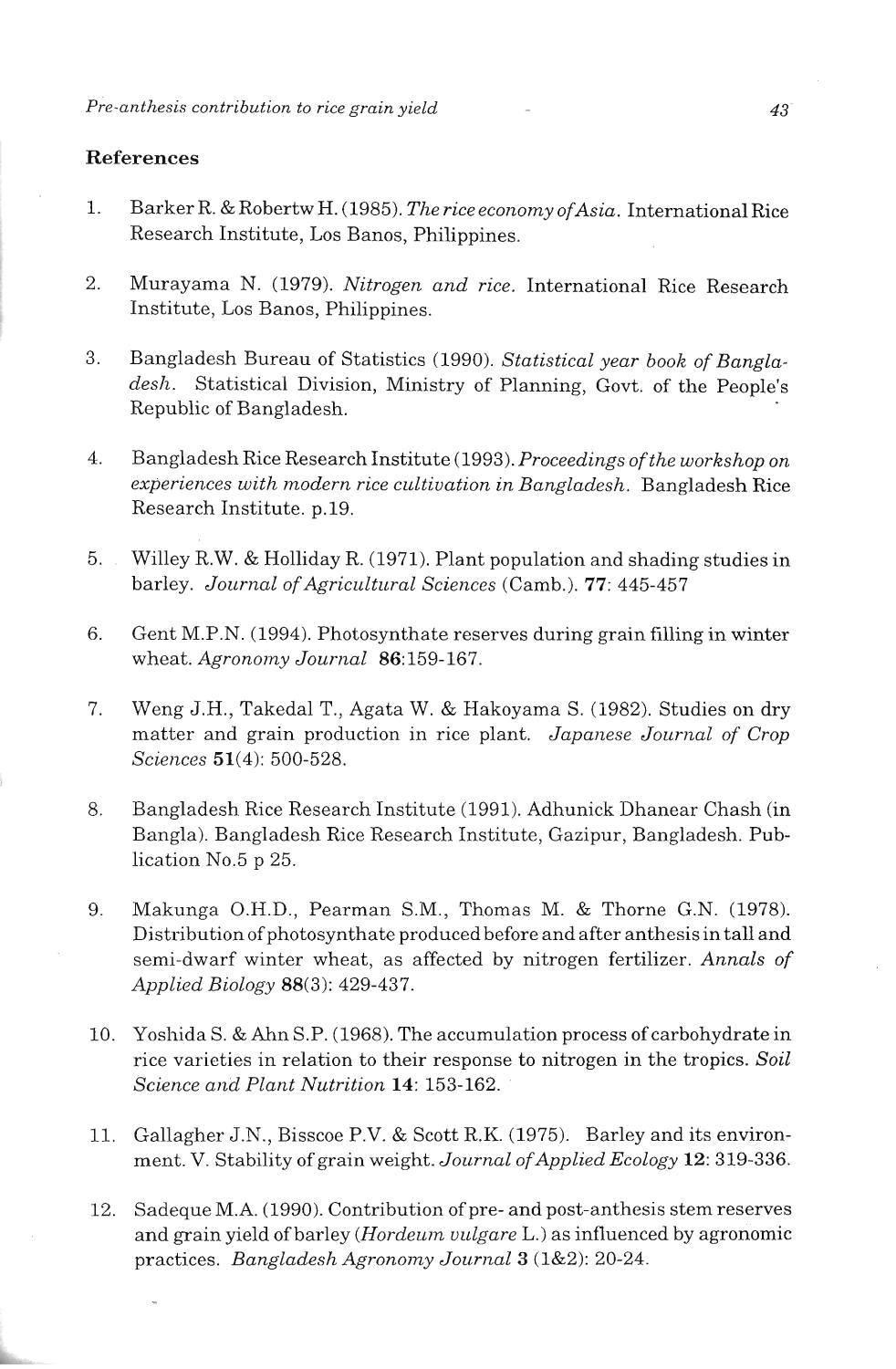- 13. Gomez K. & Gomez A.A. (1984). *Statistical procedures for agricultural research* 2nd ed. John Wiley and Sons. New York.
- 14. Jashim C., Ahmed U. & Ahmed K.U. (1984). Response of rice varieties to applied nitrogen in saline soils. *International Rice Researcl~ Newsletter*  9(5): 22.
- 15. Awan I.U., Ahmed H.K. & Gandapur S.U.D. (1984). Effect of different nitrogen applications on rice grain yield. *International Rice Research Newsletter* 9(6): 26.
- 16. Dixit R.S. & Singh M.M. (1979). Response ofrice varieties for N levels under rainfed/direct seeded conditions. *International Rice Commission Newsletter* 28(2): 26-28.
- 17. Chandranath M.F., Fernando L.H. & Weeraratna H. (1962). Fertilizer responses of rice in Ceylon. I Effect of methods and time of nitrogen application. *Empire Journal of Experimental Agriculture* 37(117): 16-26.
- 18. Jennyc C.C. (1983). Management of nitrogen fertilizer for increased yield and protein content in early maturing rice. In: 25 years of IRRI thesis and *dissertations.* International Rice ResearchInstitute (IRRI), Manila, Philippines. P 25.
- 19. Yoshida S. & Parao F.T. (1976). Climatic influence on yield and yield components of lowland rice in the tropics. *Climate and Rice*. Los Banos, Philippines, pp. 471-494.
- 20. Tanaka A., Navasero S.A., Garcia C.V., Parao P.T. & Raamierz E. (1968). Growth habit of the rice plant in the tropics and its effects on nitrogen response. International Rice Research Institute. *Technical Bulletin* **3:** 67- 80.
- 21. Mia M.A.J. & Eunus M. (1974). Effect of NPK doses on rice cultivars. *M.Sc.*  **(4)** *Tlzesis.* Bangladesh Agricultural University, Mymensingh p. *35.*
- 22. Bangladesh Rice Research Institute (1992). Annual. Report for 1991. Bangladesh Rice Research Institute, Gazipur, Soil and Fertilizer Management Programme, IV 9-10.
- 23. Eaqub M., Bhuiyan Z.H. & Rahman L. (1982). Effect of N, P, K, S and Zn on the yield and chemical composition of HYV rice. *M.Sc.* (Ag.) Thesis, Bangladesh Agricultural University, pp. 35-62.